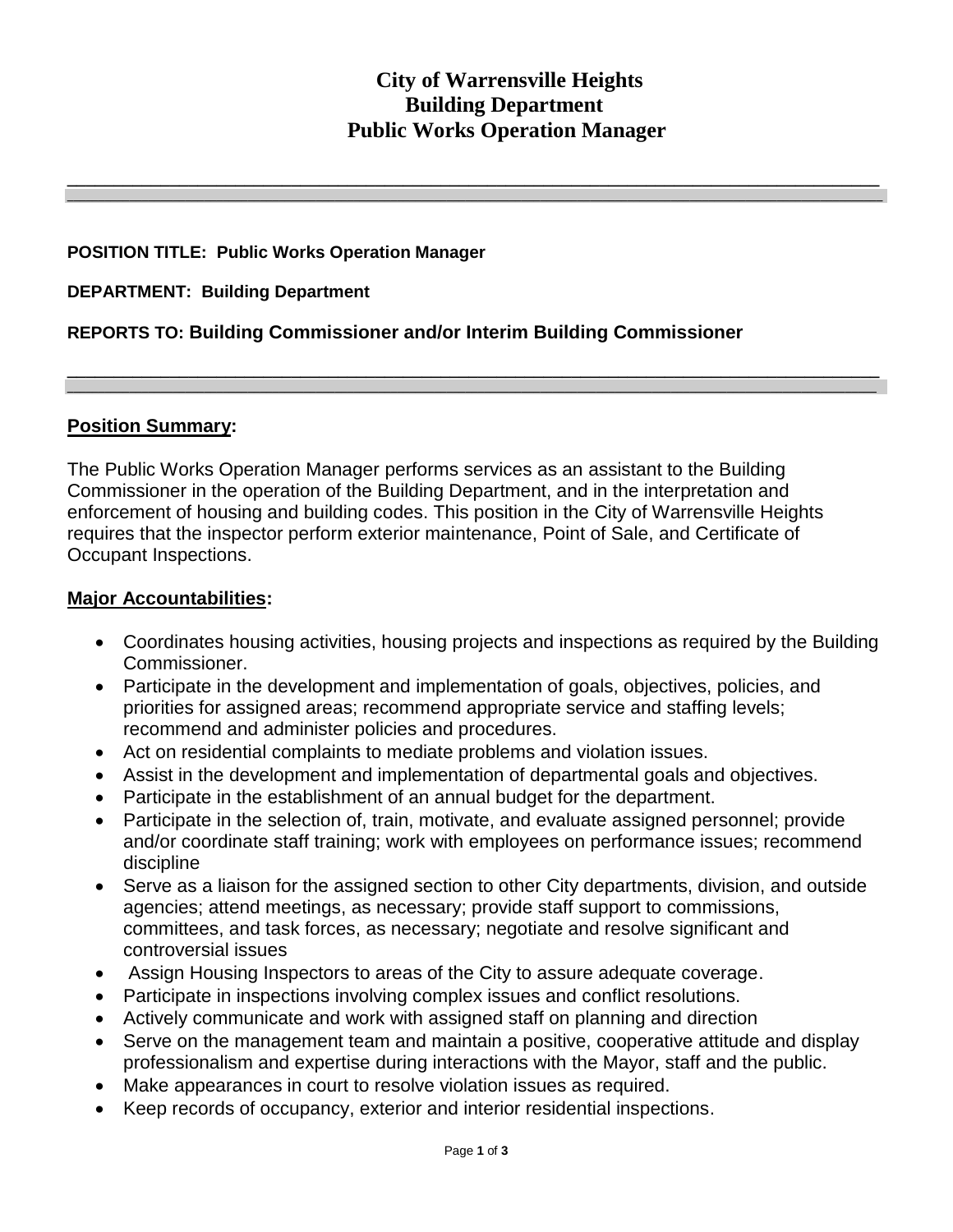Perform daily residential property maintenance inspections as required and outlined by the Building Commissioner.

# **Peripheral Duties:**

Attend Special meetings as called by the administration. Assist with activities involving community and issues. Attend community programs as departmental representation. Interact with other departments to resolve complex issues and problems. Attend meetings in the absence of the Building Commissioner. Perform all other duties as may be required by the Building Commissioner.

# **Special Requirements:**

Make recommendations and assist the department with making changes to ordinances for presenting to Council. Provide assistance to the building Commissioner while acting on residential issues that determines compliance with state, local, and federal laws. Provide assistance and leadership to Housing Code Inspectors. Coordinate and manage residential maintenance programs as directed by the Building Commissioner. Coordinate and manage the work of contractors in an Exterior Maintenance Program. Prepare and submit weekly and monthly inspection reports and all other reports as necessary, to the Building Commissioner, Must be able to perform and prepare employee appraisals/evaluations.

# **Physical Demands:**

The work environment characteristics described here are representative of those an employee encounters while performing the essential functions of this job. Reasonable accommodations may be made to enable individuals with disabilities to perform the essential functions. While performing the duties of this job the individual must possess;

- Ability to walk normal sidewalks and stairs in residential and commercial buildings.
- Ability to work in outside weather conditions.
- Work near moving mechanical parts and in high precarious places.
- Occasionally exposed to wet and/or humid conditions, airborne particles, or risk or electrical shock.
- The noise level in the work environment is usually quiet in the office, and moderate to loud in the field.

### **Position Qualifications:**

- High school diploma or (GED) required.
- Residential Building Certification preferred.
- General knowledge of code enforcement.